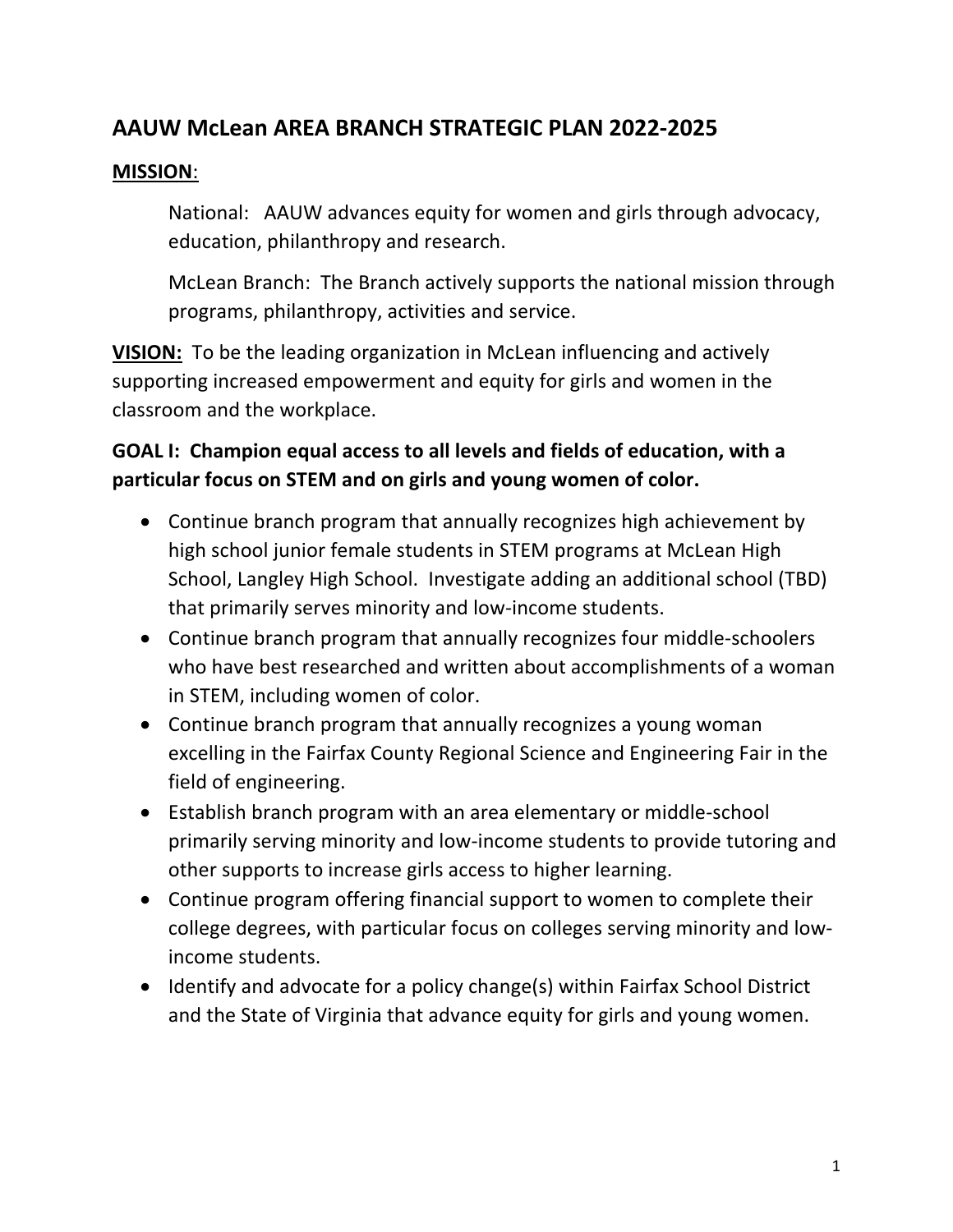- Develop program(s) and materials that provide parents and students with timely information on an issue(s) affecting access to and completion of higher education.
- Continue branch program that recognizes students at McLean and Langley High Schools who engaged in creating a more diverse, equitable and/or inclusive campus. Investigate adding an additional school that primarily serves minority and low-income students.

## **GOAL II: Champion equity in career pathways, compensation and advancement of women, with a particular focus on historically marginalized or at-risk women.**

- Continue to identify and advocate for national and state policies affecting the economic security of women, with a yearly focus on an issue of particular importance in Northern Virginia area. Coordinate, as appropriate, with organizations engaged in similar work.
- Continue to provide financial support to National AAUW Conference on Leadership for Women.
- Establish branch program that provides services to women who are experiencing barriers to employment or continued employment. Collaborate with organizations already engaged in such work.
- Continue to develop branch programs to educate members on issues affecting the economic security of women.

### **GOAL III: Improve membership recruitment, participation and involvement in branch activities and program.**

- Develop and test a new activity or program specifically designed to be of interest to a younger demographic; e.g., networking event for area women having participated in Start Smart or Work Smart.
- Continue, within constraints of COVID, to hold coffees or luncheons to welcome new members and to introduce the many options for service and social activities.
- Develop a list/matrix of all services, social activities and committee assignments that members can choose to participate in and prepare annual report on level of participation for planning purposes.
- Continue with revamped new member mentorship program.